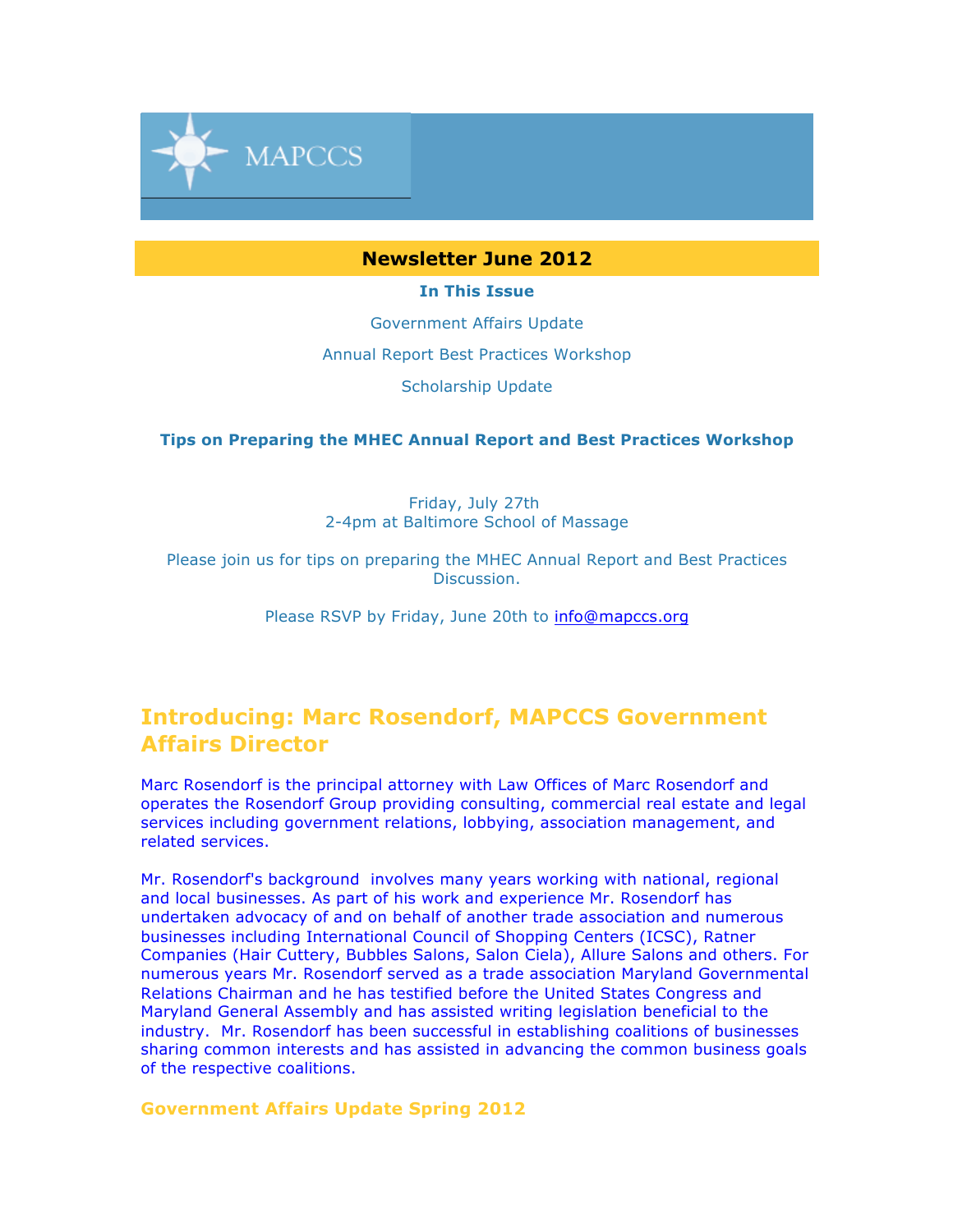The MAPCCS Government Affairs program actively promotes various issues of importance to the membership before applicable legislative and governmental bodies and agencies with the objective of improving the business environment for our members and students.

Active promotion of MAPCCS issues is accomplished, in part, by coordinated communication by and between MAPCCS Board Members, MAPCCS Government Affairs Director Marc Rosendorf, MAPCCS individual members, private business and government, business and community leaders.

Our activities include efforts toward educating Maryland policy makers about concerns and issues confronting MAPCCS members. This also involves our communication with national association leaders and research and review of activities in other states that have involved or dealt with similar issues or concerns.

Recent MAPCCS Government Affairs action occurred over the last several months and involved launching a MAPCSS initiative to allow Marylanders the option of taking certain Cosmetology and Barber examinations in languages other than English, including Spanish and Vietnamese.

Action steps included MAPCCS reaching out to key policy makers in Annapolis and attending meetings with the staff of Senator Victor Ramirez (District 47) and meeting with Maryland Secretary of Minority Affairs Zenita Wickham-Hurley and key members of her staff. MAPCCS Board Members Ed Gillespie and G-Marie attended this meeting with Marc Rosendorf and the meeting was instrumental in permitting MAPCCS to forge a working relationship with these key policy makers.

As a result of these MAPCCS efforts, Senator Victor Ramirez sent a letter endorsing MAPCCS' bilingual testing initiative to the Maryland Boards of Cosmetology and Barbers. Additionally, strong support for MAPCCS bilingual testing proposal has come from Alexander Sanchez, Governor O'Malley's Cabinet Secretary for Department of Labor, Licensing and Regulation, and Special Secretary Zenita Wickham-Hurley, the Governor's Minority Affairs Director.

On May 7, 2012 in Baltimore before the Maryland State Board of Cosmetologists, MAPCCS President Ed Gillespie, Treasurer G'Marie and Government Affairs Director Marc Rosendorf testified in support of the MAPCCS proposal to allow Marylanders the option to have cosmetology exams in Spanish and Vietnamese. The proposal appeared well received by the Board of Cosmetology and both Ed Gillespie and G'Marie engaged in a meaningful dialogue with individual Board Members as well as Senior Assistant Attorney General Bruce Spizler. The Board of Cosmetology also heard from Deputy Commissioner for Department of Labor, Licensing and Regulation (DLLR) Harry Loleas who spoke on behalf of DLLR Secretary Sanchez and urged the Board to allow for Spanish and Vietnamese testing.

MAPCCS is scheduled to testify on this important matter before the Maryland Board of Barbers on June 11, 2012.

Another matter of critical importance to MAPCCS involves financial guarantees required for Title IV career schools. These financial guarantees have been burdensome and place Maryland businesses at a competitive disadvantage to career schools located in some of the surrounding states. Through the leadership of MAPCCS President Ed Gillespie, MAPCCS obtained the introduction in the Maryland House of Delegates by Delegate Carolyn Howard (District 24) of HB 1297, a bill to eliminate the financial guarantees for Title IV schools that have been in operation in Maryland for more than 5 years. At the conclusion of the hearing Delegate Howard met with Ed Gillespie, G'Marie and Tony Darosa representing MAPCCS together with Gareth Murray, Director of Legislative Affairs and Dean Kendall, Associate Director of Workforce Development from Maryland Higher Education Commission (MHEC). Delegate Howard, the Deputy Speaker Pro Tem of the Maryland House of Delegates, obtained commitments from MHEC and MAPCCS to develop a reasonable workable compromise on this matter outside of the General Assembly. Subsequent to the bill hearing MAPCCS has met and